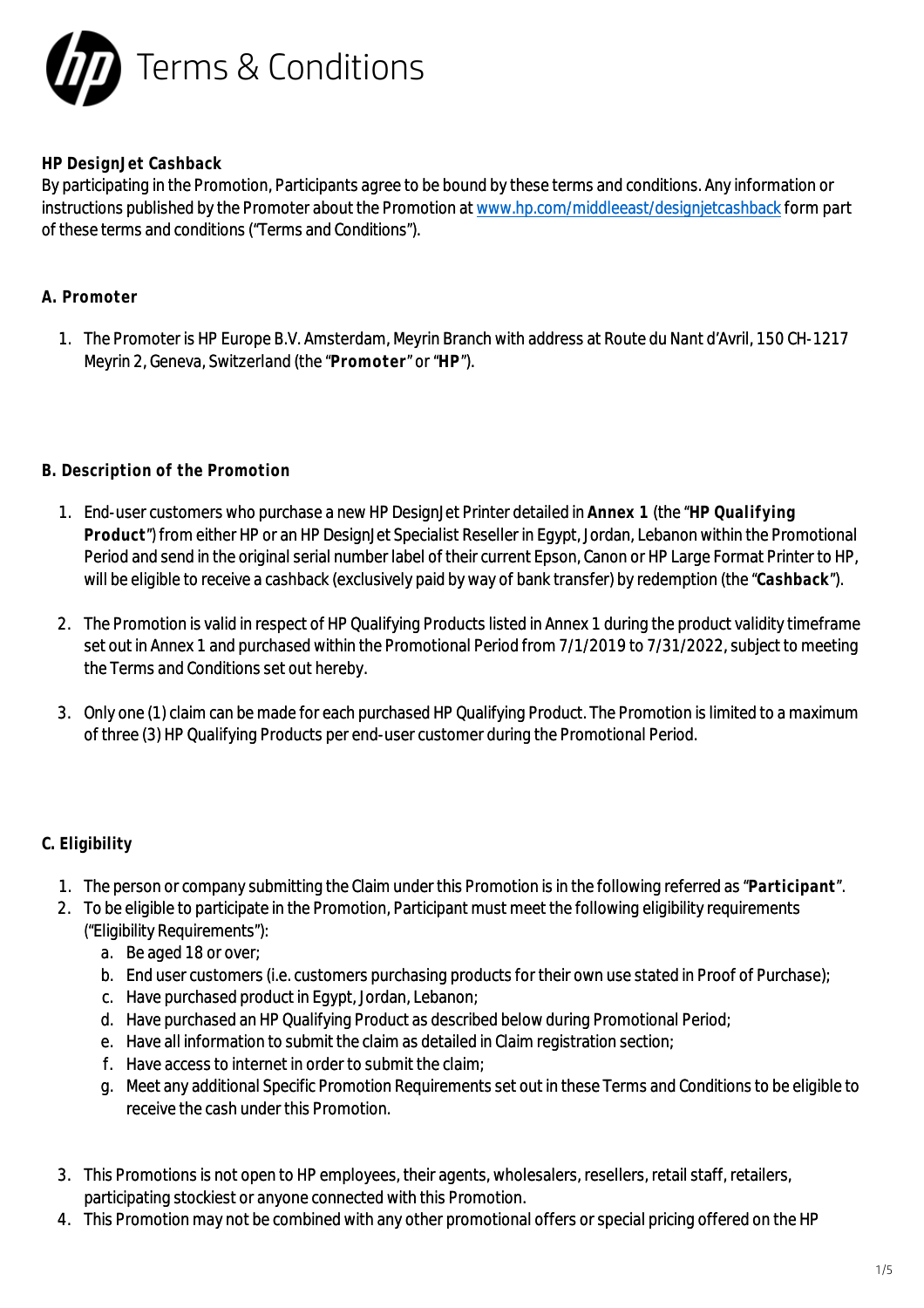

Qualifying Product.

## **D. Claim**

- 1. The relevant Cashback value per HP Qualifying Product shall be as set out in Annex 1 at the date of purchase of the HP Qualifying Product.
- 2. The following products will not qualify as HP Qualifying Products:
	- a. Demonstration, remarketing or used products do not qualify as HP Qualifying Products for this Promotion.
	- b. Products purchased through a loan, hire purchase or credit agreement arranged through the authorized Reseller or Retailer are excluded from this Promotion.
	- c. HP Qualifying Product purchased to be resold or rented to a third party.
- 3. Claims must be submitted by the end user customer (i.e. customers purchasing products for their own use stated in Proof of Purchase) only, and must not be submitted through agents, retailers, resellers, third parties or in bulk.
- 4. Registration for the promotion must be done online and within 30 calendar days of purchasing a HP Qualifying Product ("Submission Period"). The date of the invoice shall be considered as the date of purchase. For the avoidance of doubt, the date of purchase counts as day 1. Late submissions will not be eligible for this Promotion.
- 5. If an HP Product is returned (thus revoking the sales contract) no claim may be made for Reimbursement. In case the Refund value has already been paid, it must be fully paid back to Promoter.
- **E. Claim submit and Serial Label Logistic**
	- 1. After purchasing an HP Qualifying Product, Participants must complete and submit the mandatory information on the online claim form during the Submission Period:
		- a. Product number and serial number of the HP Qualifying Product
		- b. Electronic proof of purchase in the form of the seller's invoice, via scan or e-mail attachment ("Proof of Purchase")
		- c. Personal data and bank details
		- d. Model Name/Picture of the Serial Number Label of the old to be replaced large format printer
	- 2. The Proof of Purchase must clearly show the model and serial number of the HP Qualifying Product, name and address of the purchaser, name and address of the seller and invoice date and purchase price. Proof of order or dispatch note will not be accepted. HP reserves the right to request from the Participant further evidence of purchase and/or ownership (e.g. Photo of the serial number label, barcodes…)
	- 3. The original Serial Number Label of the old to be replaced large format printer has to be sent by post within 10days after successful claim entry to the following address: HP International Sar c/o TechProtect GmbH Promotion Services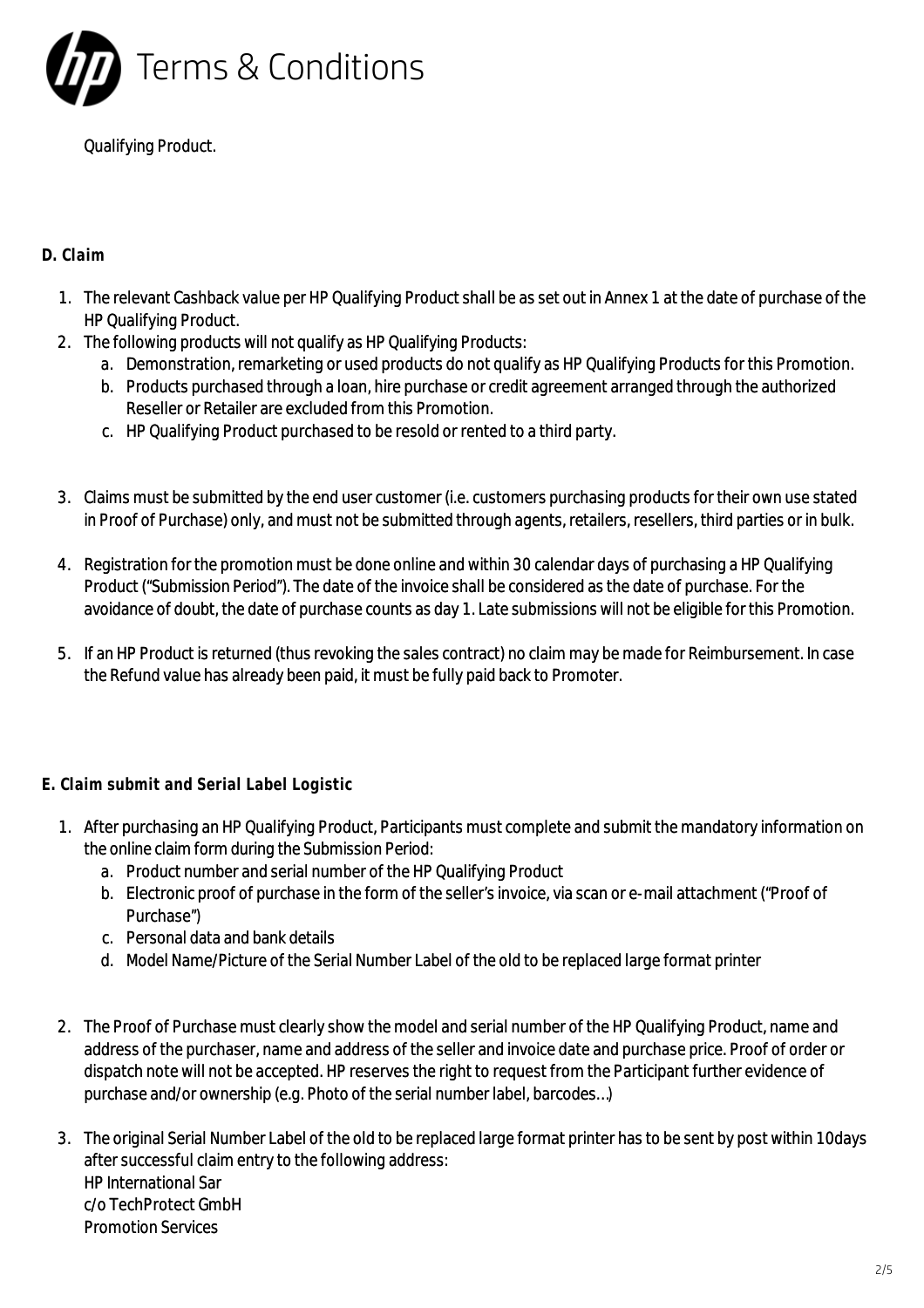

Postfach 1242 D-71088 Holzgerlingen GERMANY

- 4. Once the claim form and supporting documents have been received, HP will send a confirmation of receipt by email from Ifp.promotions@gps1.hp.com. The email will confirm whether or not the claim has been successful. HP will endeavor to do this within seven calendar days. It is the participants responsibility to contact the promotions team, if email confirmation has not been received within this time frame
- 5. For claim status lookup, please check the URL available with the claim validation email. For questions regarding the Promotion or the status of your claim, please email: Ifp.promotions@gps1.hp.com
- 6. Participants providing an incomplete claim form will be notified via email and offered the opportunity to provide the required items within seven calendar days. If the participant still fails to comply with the terms and conditions, the claim will be refused. HP will not be liable for any delay in responding outside of the seven-day timeframe.
- 7. The Promoter shall have the right, where necessary, to undertake all such action as is reasonable to protect itself against fraudulent or invalid Claims including, without limitation, to generate or require further verification as to proof of purchase/ownership (e.g. photo of the serial number label, barcodes, as well as the identity, age, and other relevant details of a Participant). This process may involve the Promoter sharing information with third parties.
- 8. The Promoter reserves the right to disqualify incomplete, fraudulent altered or illegible Claims which do not comply with these Terms and Conditions.
- 9. If the Participant fails to comply with these Terms and Conditions, the request will be rejected.

## **F. Payment**

- 1. HP endeavors to process valid payment claims in 45 calendar days from receiving the completed request from the Participant and final validation and invoice check or as soon as possible thereafter. HP will not be liable where claims are processed outside this timeframe.
- 2. The Cashback will be paid by way of bank transfer to individual or company name stated as the purchaser in the Proof of Purchase at the bank account submitted upon registration of the claim and can only be made within a valid bank account within Egypt, Jordan, Lebanon. Bank cheques will not be issued under any circumstances.
- 3. Participants will be solely responsible for any and all applicable taxes imposed by local tax legislation and any other relevant costs or expenses which are not stated in the Terms and Conditions.
- 4. The payment will only be made upon HP's satisfaction that the Participant has fully complied with these terms and conditions and the associated instructions.
- 5. Paying Entity: HP International Sarl 150 Route du Nant d'Avril 1217 Meyrin 2 Geneva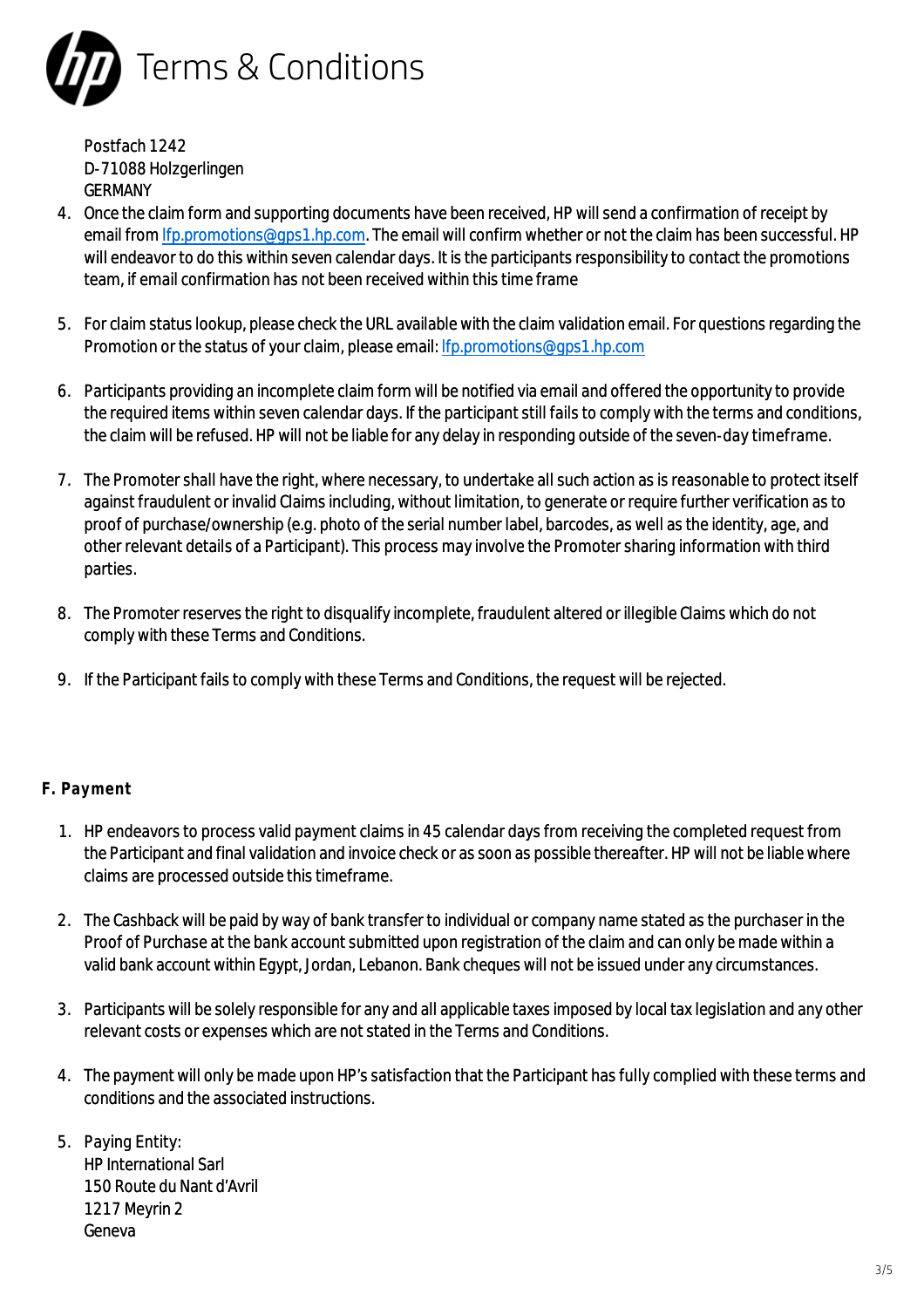

**Switzerland** 

# **G. Personal Data**

- 1. Participants will only need to disclose personal data required for the Promotion. By disclosing this data, the Participants agree that the data will be processed within the context of the Promotion.
- 2. HP and its assignees will only process the personal data in accordance with local law and use it only for the payment of the Promotion. The data will be deleted after expiration of the legal retention period.
- 3. Only with your explicit permission HP may contact you by email with information about products, services, and/or support. This may include new product information, special offers or possibly an invitation to participate in market research.
- 4. HP recognizes that privacy is a fundamental human right and further recognizes the importance of privacy, security and data protection to our customers and partners worldwide.
- 5. For information regarding HP's privacy policies and practices, please visit our Personal Data Rights Notice and Privacy Statement at<https://www8.hp.com/us/en/privacy/ww-privacy.html>. To exercise your rights of access, rectification, opposition or deletion, please use the 'Privacy Feedback Form' available at <https://www8.hp.com/us/en/privacy/privacy-central.html>

## **H. General**

- 1. The Cashback will not be granted to a Participant who: a) has not purchased a HP Qualifying Product within the Promotional Period; and/or b) has not completed the claim form correctly; and/or c) has not supplied Proof of Purchase; and/or d) has not submitted their claim within the Submission Period; e) has not sent in the original serial number label of the old printer; and/or f) failed in any way to comply with these Terms and Conditions as determined in HPs sole discretion.
- 2. HP reserves the right to audit all Cashback requests to ensure that the terms and conditions of the promotion have been met and to request additional information regarding any and all claims and supporting documents.
- 3. In the event of either false, erroneous claims or overpayments either submitted by the Participant or made by HP then subject to HP serving not less than 28 days prior written notice the Participant shall repay or reimburse any such false, erroneous or overpayments and the Participant shall hold HP harmless and indemnify HP from any liability, claims, damages and tax liabilities arising in such circumstances.
- 4. All documentation submitted for this promotion becomes property of HP and will not be returned. Submission of false, incorrect, misleading or fraudulent documentation may result in disqualification from this promotion and future HP promotions and may result in the submitter being subject to prosecution.
- 5. The Participant agrees to hold HP free from the responsibility of any liability, claims, damages and tax liabilities that might arise in such circumstances.